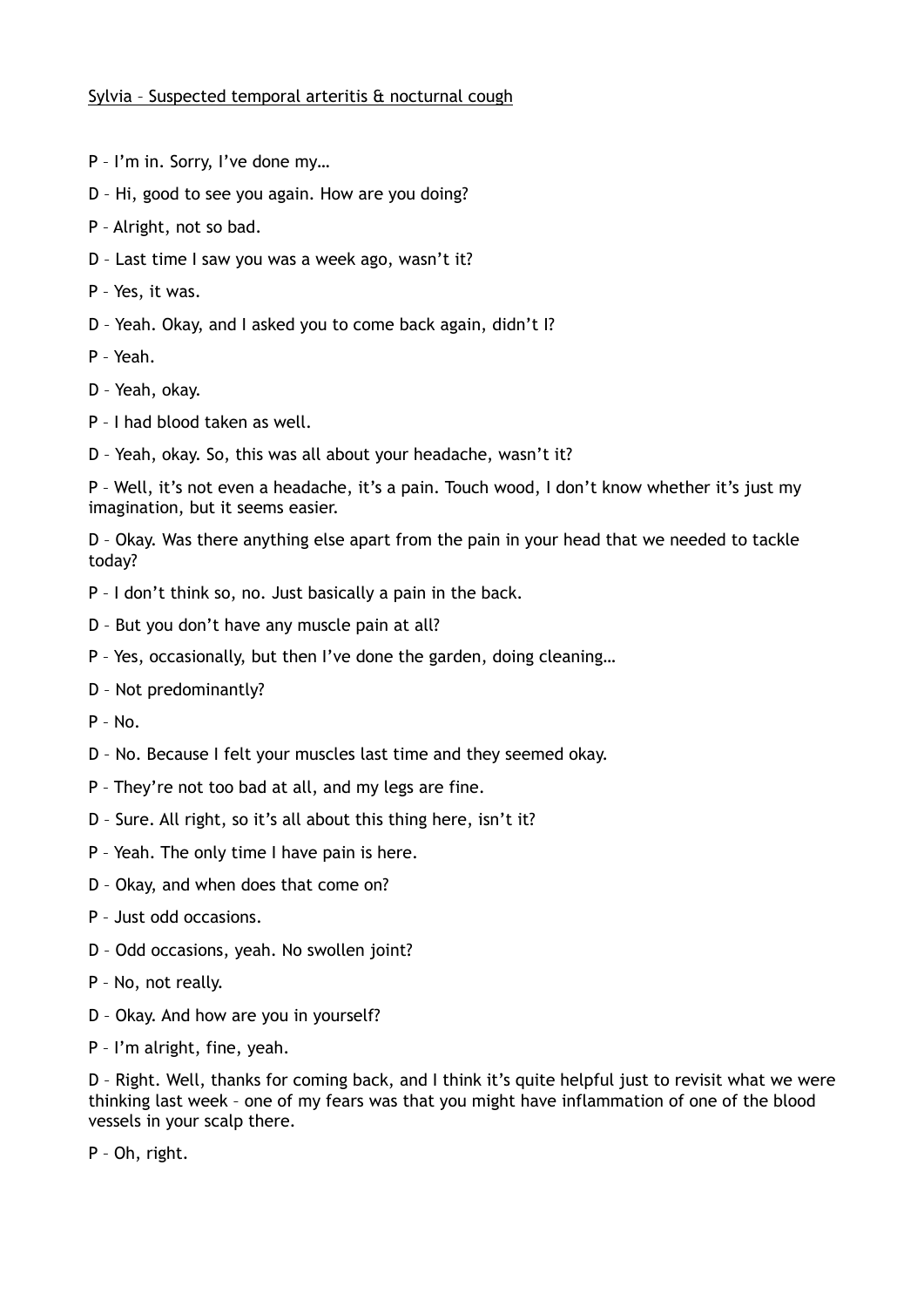D – And that could be linked with a risk of going blind; so, a problem that we call temporal arteritis. So, I was trying to rule that one out, with doing tests and also giving you some treatment. Give me a score out of ten for that pain in your head.

- P When it comes, it's about 5.
- D And how often does it come, now?
- P Not very often now. I tell you what, I've felt a bit—can it go on both sides?
- D It can do.
- P I've felt a bit on this side but only a couple of times.
- D Okay, so it's mostly on the right of your scalp?
- P Yeah.
- D Before we started you on that treatment last week, how often was it happening?
- P More or less every day.
- D And how long would it last for, when it came on?
- P Seconds.
- D Seconds?
- P But it was quite sore.
- D Seconds and then gone?
- P Yeah.
- D Okay. So, not there all the time?
- P No.
- D And not throbbing in nature?
- $P No.$
- D Your ears okay?
- P Yes.
- D Teeth okay?
- P Teeth are fine, yes. My jaw's fine.
- D No congestion in your face or anything like that?
- P I've had sinusitis.
- D Yeah. Have you had that recently?
- P Aye.
- D When was the last time?

P – Oh, all the time. It's just there, it's just—I think that's what causes this cough, but there's no phlegm or anything.

- D You've quite prone to heartburn, aren't you? Are you on anything for that at the moment?
- P No, and, touch wood, I haven't used those tablets that you gave me last time…
- D Okay. Omeprazole.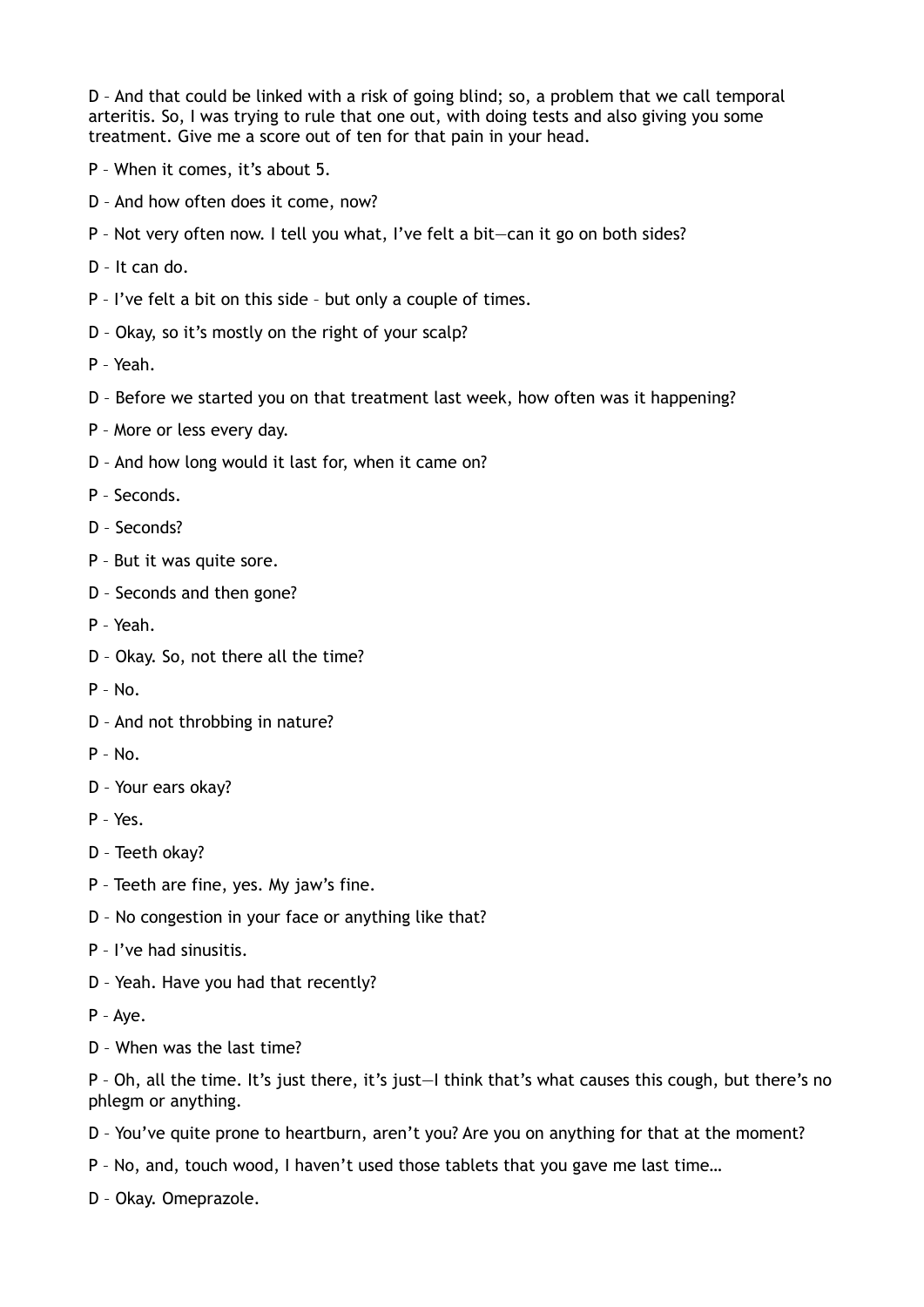P – Aye.

D – Have you not used those?

P – No, I've not needed them.

D – Okay. So, we'll have a think about that as well. But you have been taking three of the prednisolone a day, since I saw you last time?

P – Yes, yeah.

D – Okay, good. Okay, we'll have a chat about that. Fabulous, good. So, can I have a squeeze of your muscles again. Can I double check – you don't smoke, you're not a big drinker?

P – No.

- D And you live with your husband?
- P Yeah.
- D Yeah, okay. Anything else I need to know about you, activities-wise?
- P Basically, I'm very sedentary.
- D Hobbies?
- P Oh, I'm a crafty person. I do a lot of crafts.
- D Yeah.
- P But then again, I'm sitting down, I'm knitting, so…
- D Exercise at all?

P – Very little, because there's pain here. I'm fine walking, but I can't stand for long, and I don't know whether it's this pain down my leg – what do they call it, sciatica?

- D Yeah, okay.
- P So, I don't know.
- D Okay.
- P Just basically dropping to bits.
- D Good control of your bladder?

P – Yes.

D – Normal feeling around your backside? No weakness, no numbness anywhere, that you've noticed?

 $P - No$ .

D – And you mentioned the possibility of sciatica, but if I straighten your leg there and lift it, there's no pressure on your sciatic nerves – so that seems to be okay at the moment.

P – Alright.

D – Your muscles aren't sore when I'm pressing on there? That's lovely. They're not sore there at all, and when I just gently brush your scalp, that's not sore at all when I'm doing that?

 $P - No$ .

D – And the same on the other side?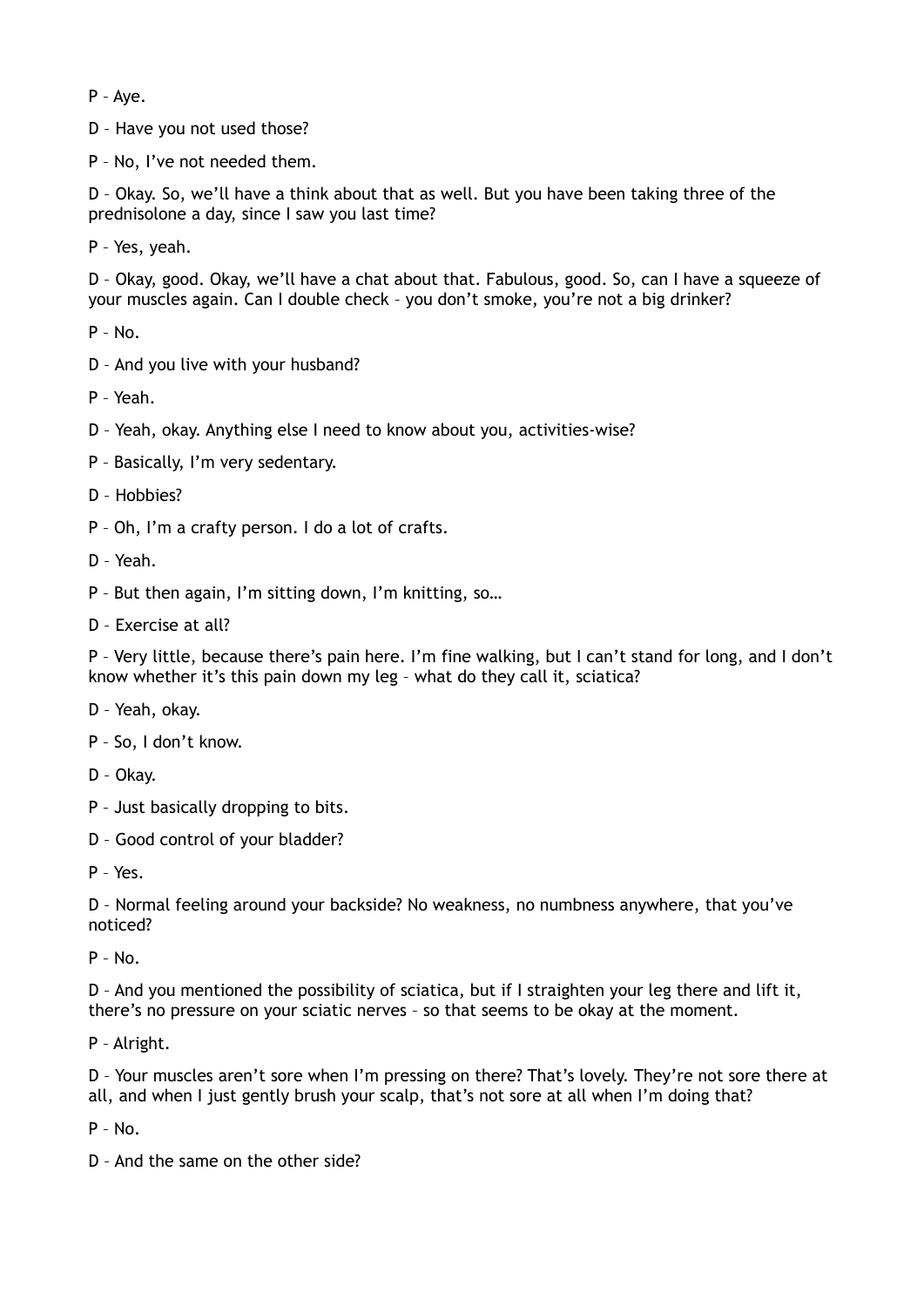P – Yeah. It's on—it's like, it's better now than it was. I couldn't bear to touch it, a couple of weeks ago. It was more like a bruise – you know if somebody just went like that.

D – Your story's an interesting one, okay. You're not particularly tender when I'm brushing against that?

 $P - No.$ 

D – Or anything at the moment?

 $P - No.$ 

D – So, that's reassuring. Your blood test was reassuring, too.

P – Good.

D – The last thing I want to do is to cause harm with any medication that I'm using, so I'm going to suggest at the moment that we suspend the prednisolone, and you don't use anything for it, for the moment.

P – Right.

D – But if it's continuing to be a problem, I'd like you to come back and see me again.

P – I will do.

D – Particularly if it's sore and throbbing all the time.

P – All the time.

D – The risks of this going on to produce blindness are remote in the extreme, bearing in mind that there's not very much to find on you today.

 $P - No.$ 

D – But there's always a room for things changing, so why don't we just keep an eye on you. So, if you're getting throbbing that's there all day, let's see you urgently. If it's coming and going and it's worse than it has been, then we'll give you another opinion. The blood test was reassuring.

P – Right, good. There's no cancer, there's no dementia or anything like that?

D – There's nothing that's suggesting that, okay?

P – Good.

D – But if you're worried about dementia, then I can perhaps do a couple of screening tests to check that that's not an issue?

P – Yeah.

D – Your mood's okay?

P – On and off, yeah. I was very disappointed last year – we'd planned to go back to Carlisle because I'm from Carlisle and all my children live in Carlisle, my grandchildren, great grandchildren.

D – Yeah.

P – And then my husband was a bit iffy, so I thought that rather than have a row, I'd just stop here, and I was very, very disappointed. Very, very low – I stopped going out, stopped going over the door, stopped going to church, stopped going to my craft classes and everything.

D – Oh, dear.

P – Touch wood, I'm starting to get better.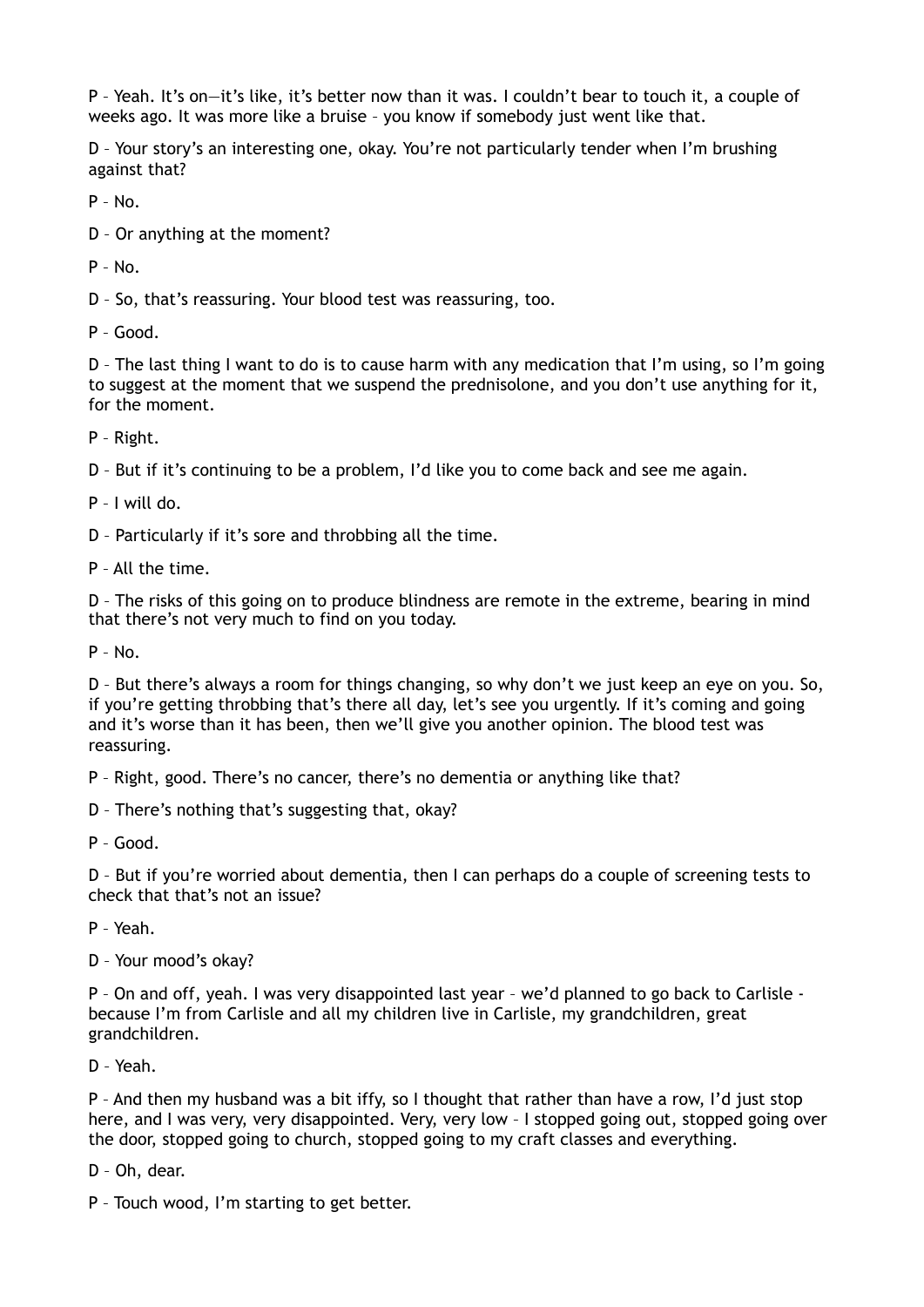- D Are you getting on okay with your husband?
- P Yeah…
- D You're not coming to blows?
- P No, no, no. I mean, we are…
- D So, stressful time and frustrating time for you, obviously.

P – Yeah. I mean, in all honesty, in a lot of ways he's an ideal bloke, but he's too much like myself; he wants to be top dog and I do.

- D Right, right.
- P It's as simple as that.
- D Okay. Just going back to that issue you had with that cough as well…
- P Yeah.
- D And do you think that the cough is related to when you're getting heartburn?
- P No, it's more of a tickle.
- D Tickle, yeah.
- P It's annoying.

D – Okay. You mentioned that you're prone to congestion in your nose, and we looked up your nose before, and there's no nose polyps.

- P Nothing, no.
- D Have you tried nasal steroids or anything to try and help you with that?
- P No, I just leave it alone. I take a swig of the codeine linctus and it helps me it stops.
- D You're not addicted to it?
- $P N_0$
- D Sure?
- P No, no, I'm positive.

D – Alright, well, one thing that you could do if you wanted, to help you with that nasal congestion and also that tickly cough, would be a steroid – and that would be a much more healthy direction to take than swigging the codeine regularly.

P – I quite enjoy being a junky ha-ha. No, it's fine, it's not through the day; it's when I lay down.

D – That's where you have more symptoms, and that'll tend to be when you're getting a postnasal drip, so you're getting a bit of gunge coming down the back there.

P – Aye, yeah.

D - Some people prefer to use a steroid spray, and that can help. Some people that get gunge coming down the back of their nose find that washing it out with saline works.

- P Oh, right!
- D Is that something that you would be interested in doing?
- P I can do, yeah.
- D Should I give…